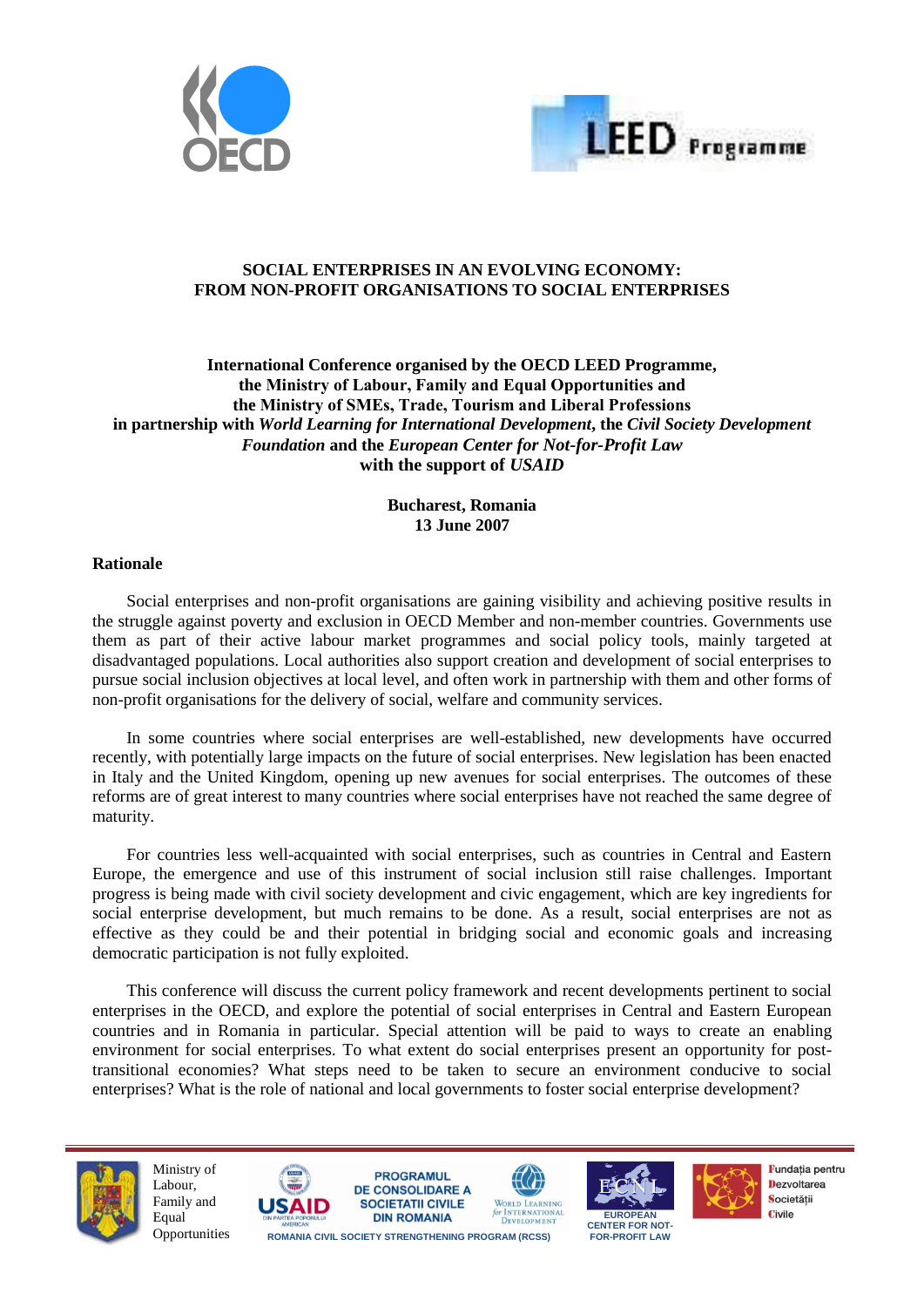The conference will also focus on the role of the social enterprise sector in delivering social services and on the crucial aspect of financing non-profit organisations committed to the welfare mix. The major obstacles and challenges which the sector faces will be presented: How to engage with the public and private sectors to foster a model of welfare mix? How to ensure that quality standards are guaranteed in the delivery of social and community services? How to foster users' involvement in the decision-making process? How to identify and secure financial streams?

The conference will be a unique opportunity to discuss social enterprises' new developments and to challenge their evolution in OECD Member and non-member countries.

The working languages will be English, French and Romanian.

For further information, contact Antonella Noya, Policy Analyst (Social Innovations and Social Inclusion), antonella.noya@oecd.org.

## **Conference venue**

J.W. Marriott Bucharest Grand Hotel Calea 13 Septembrie No. 90 050726 Bucharest 5 Romania www.jwmarriott.ro

#### **Conference registration**

To register for the conference, participants should contact: Ms Irina Valcu Civil Society Development Foundation Romania irina.vilcu@fdsc.ro Tel: +40 21 310 0177 Fax: +40 21 310 0180

## **Hotel accommodation**

Participants should contact office@tourneo.ro (mentioning that they will attend the OECD event) if they wish to stay at the following hotels:

Hotel Ibis Parlament 3\* - *EUR 90/single/night, VAT, local taxes and breakfast included* www.hotel.ibis.parlament.tourneo.ro

Hotel Parliament 4\* - *EUR 100/single/night, VAT, local taxes and breakfast included* www.hotel.parliament.tourneo.ro

Ms. Mihaela Ion Reservations Department Tel: +40 21 411 6618 Fax: +40 21 411 6648 mobile +40 725 15 1515 [www.tourneo.ro](http://www.tourneo.ro/) / [office@tourneo.ro](mailto:office@tourneo.ro)

Participants wishing to stay at the following hotel should contact them directly:

J.W. Marriott Bucharest Grand Hotel *– EUR 285/night, VAT, local taxes and breakfast included. Rate available until 1 June 2007*  Tel: +40 21 403 0000 Fax: +40 21 403 1001 Address: Calea 13 Septembrie No. 90, 050726, Bucharest 5, Romania www.jwmarriott.ro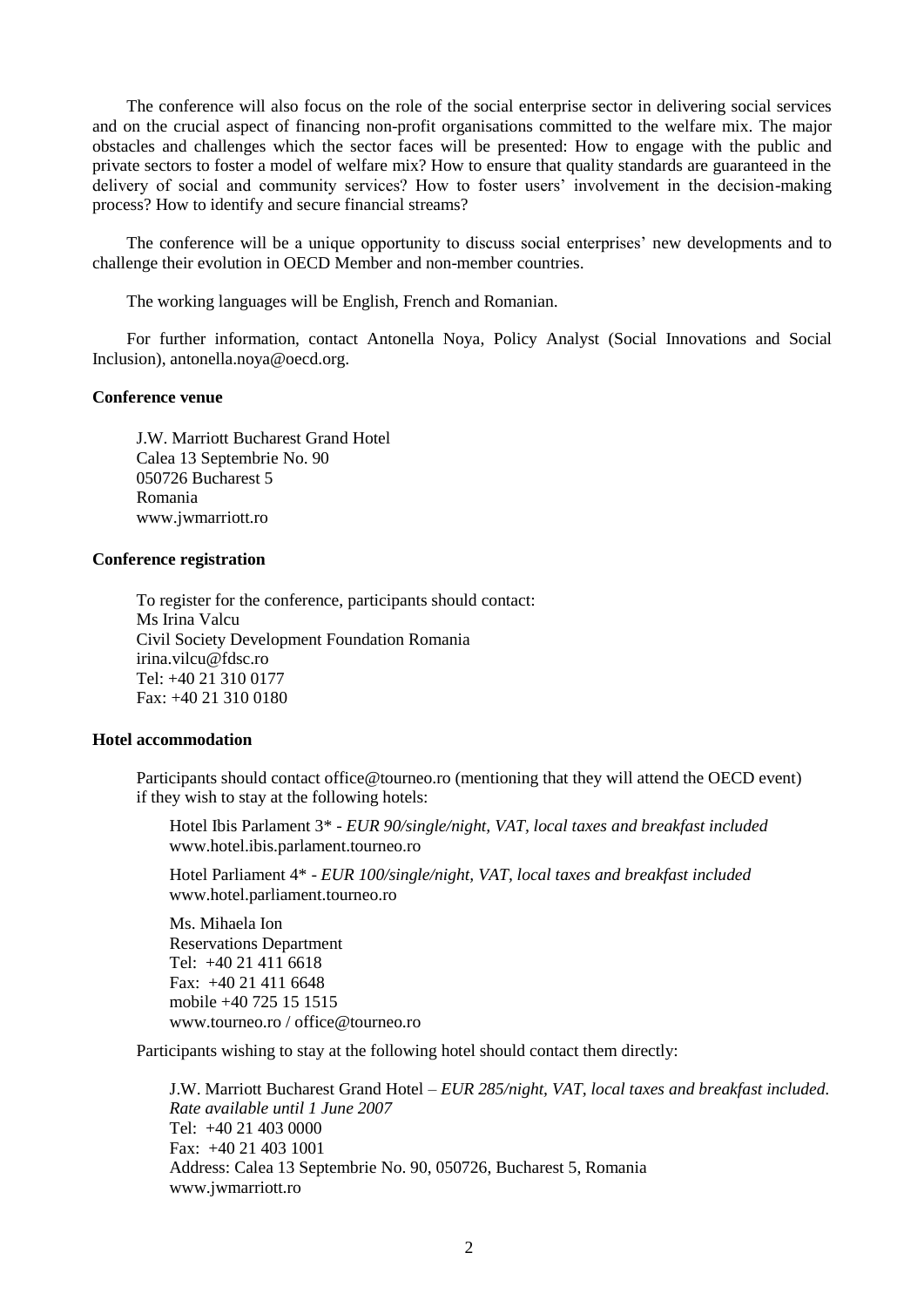# **DRAFT AGENDA WEDNESDAY, 13 JUNE 2007**

## *Chair: Christina Iova, Romanian* **Ministry of Labour, Family and Equal Opportunities**

#### 9.00-9.40 **Welcome remarks and opening**

Mr Jean François Rocchi, Chair, LEED Directing Committee Mr Paul Pacuraru, Minister of Labour, Family and Equal Opportunities, Romania Representative from the Ministry for SMEs, Commerce, Tourism and Liberal Professions Mr Thomas Mefford, Deputy Assistant Administrator for E&E, USAID (tbc)

## **SESSION I: SOCIAL ENTERPRISES: NEW OPPORTUNITIES AND NEW DEVELOPMENTS**

- 9.40-10.00 **Social enterprises: a North American perspective** Margie Mendell, Concordia University, Montreal, Canada
- 10.00-10.20 **Developments in the social enterprise sector in Western Europe** Roger Spear, Open University, United Kingdom
- 10.20-10.40 **Social entrepreneurship in designing and delivering social and community services** Giulia Galera, ISSAN, Italy
- 10.40-11.00 **Questions and answers**
- *11.00-11.30 Coffee break*

### **SESSION 2: BUSINESS DEVELOPMENT STRATEGIES AND TOOLS**

- *Chair: Ann Van Den Cruyce, Head, Division of Employment Policy, Department of Work and Social Economy, Flanders Region, Belgium*
- 11.30–11.50 **How to create an environment conducive to social enterprises?** Peter Lloyd, independent consultant, United Kingdom
- 11.50–12.10 **How to finance the social enterprise sector: first results of a national study on selffinancing strategies of NGOs in Romania**

Ancuta Vamesu, World Learning

Ana Negrila, Enterprise Development Manager, NESsT